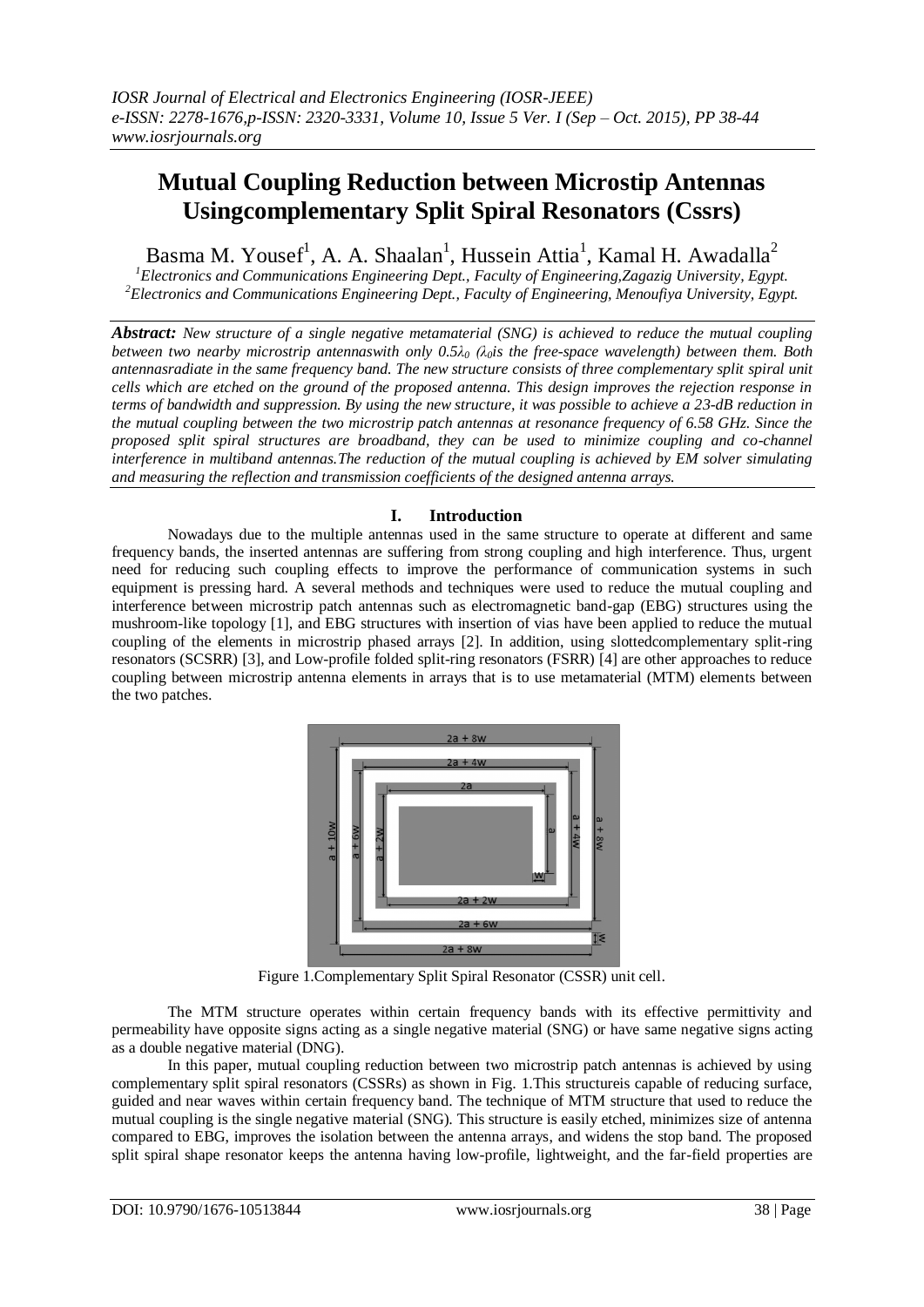practically unchanged. Also the proposed spiral shape resonator achieves a 23-dB reduction in the mutual coupling and interference effects.

## **II. Cssr Caracterization**

Before using the CSSR unit cells between the patch antennas to reduce the mutual coupling, these CSSR need to be characterized first by calculating its effective permittivity and permeability.One way to characterize metamaterials is to examine their reflection and transmission responses as functions of the frequency [6]. To derive these reflection and transmission characteristics  $(S_{11}$  and  $S_{21})$ , the metamaterial unit cell is illuminated with four plane wavesas shown in Fig.2 which is used to extract the effective permittivity. Then, the reflection and transmission coefficients are computed by the HFSS solver with the Periodic Boundary Conditions (PBC) applied to the four sides of the unit cell, and the radiation type of absorbing boundaries of the unit cell.Constitutive parameters Mu<sub>reff</sub>, Eps<sub>reff</sub>can be characterized by using PBC which is less computationally expensive than simulation of a finite metamaterial structure. The high frequency structure simulator (Ansoft HFSS 15) has been used to analyze the unit cell. The dimensions of the unit cell are shown in Fig.1.

The single negative material (SNG) cannot exist naturally over microwave frequencies so engineered artificial materials are developed and used to realize such materials, according to use some shapes for reflecting the waves incident to it into another directions, this known as metamaterial. The complex refraction index and characteristic impedance of a medium are important parameters for characterizing wave propagation inside such medium. The components of effective permittivity for CSSR unit cell are calculated and illustrated [3] as shown in Fig. 3. The complementary resonators emulatematerials with complex electric permittivity with negative real part above theresonance frequency of the unit cell and positive real part below resonance.Contrariwise artificial magnetic materials, which provide complex magnetic permeability withnegative real part above the magnetic inclusion's resonance frequency and positive realpart below resonance [3]. Because of the opposite signs of the two parameters ε and µ, these structures can block the surface waves inside the substrate of the antenna and guide them in other directions.







Figure 3.The real and imaginary components of effective permittivity.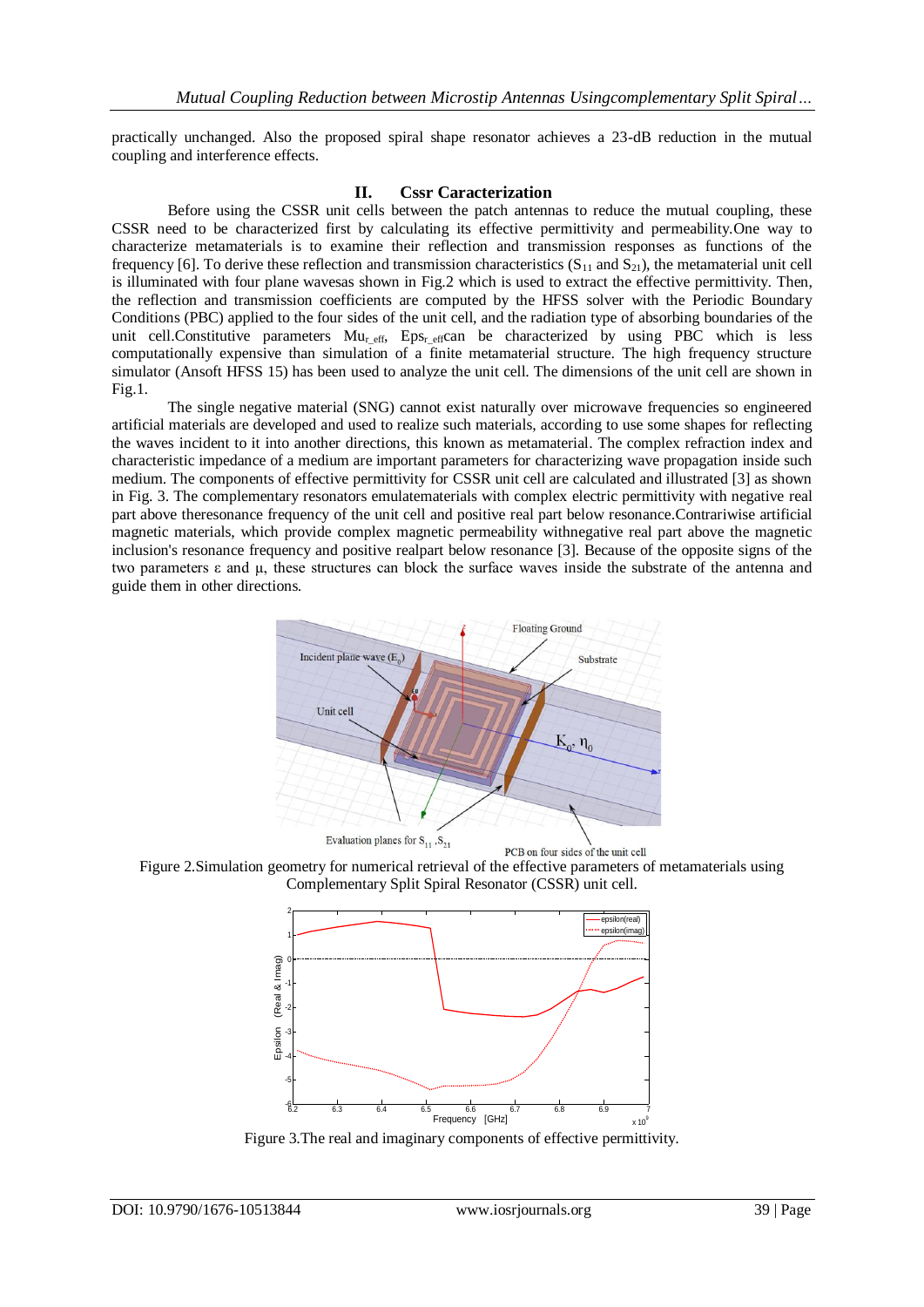### **III. Antenna Design**

The geometry of the antenna array, where two identical microstrip patch antenna having resonance frequency of 6.58 GHz is shown in Fig.4. The two patches are placed  $0.5\lambda_0$  apart between their nearest edges with  $\lambda_0$  is the free space wavelength. The antenna designed on a printed circuit board (PCB) with overall size of 60 x 40 mm<sup>2</sup>. The substrate material type is FR-4 and has a relative permittivity of  $\varepsilon_r = 4.4$  and loss tangent of tan  $\delta$  = 0.02. The thickness of the FR-4 substrate is 1.5 mm. The two patches have dimensions ( $L_p= 8$  mm,  $W_p= 9.5$ ) mm) with overall ground dimensions of  $L_s = 40$  mm,  $W_s = 60$  mm "the substrate dimensions". The dimensions of the unit cell are shown in Fig.1 with  $a = 5$  mm and  $w = 0.7$  mm. The complementary split spiral structure is etched on the ground plane of the antenna and a floating ground (the ground of the metamaterial) is inserted between the two patches on the top view of the substrate. The floating ground has dimensions of  $L_f = 38$  mm, W<sub>fg</sub> = 16 mm. Each patch is excited on its symmetrical axis by a 50  $\Omega$  microstrip probe feed with an inset feed point of  $(d_f = 13.7 \text{ mm})$  from the center of the substrate. The three proposed CSSR isolator structure are arrangement vertically and etched on the ground plane of the antenna. The middle one is centered between the two patches and the two other split spirals are vertically separated by  $d = 12.5$  mm center to center as shown in Fig.4 (b).



Figure 4. The proposed microstrip antenna (a) The top view of antenna with two patches and the floating ground (a) (b)between them, (b) Bottom view with CSSRs etched on the ground plane.

#### **IV. Results And Discussion**

The antenna array is designed to work at a frequency of 6.58 GHz with probe fed patch antennas. At first, we used only one complementary split spiral resonator etched on the ground plane of the antenna at the center between the two patches and checked the results. In the second design, we used three complementary split spiral resonators arranged vertically as shown in Fig.4. In Fig. 5, the comparison between  $S_{11}$ and  $S_{21}$  in the two caseswith one CSSR and with three vertically CSSRs is shown. When we used one complementary split spiral resonator between the two patches, the coupling factor  $S_{21}$  has gone down by a maximum value of 13-dB. The proposed antenna system with three spirals achieves a 23-dB reduction of the transmission coefficient  $S_{21}$ as shown in Fig.5. The comparison between the simulated results of the proposed antenna with and without three complementary split spiral resonator (CSSR) is shown in Fig.6. Without CSSR, the coupling factor  $S_{21}$ parameter of the proposed antenna was approximately 21-dB and with CSSR the coupling factor  $S_{21}$  becomes 44-dB that means it has gone down by approximately  $23$ -dB. The  $S<sub>11</sub>$  also was improved with adding CSSR structures as shown.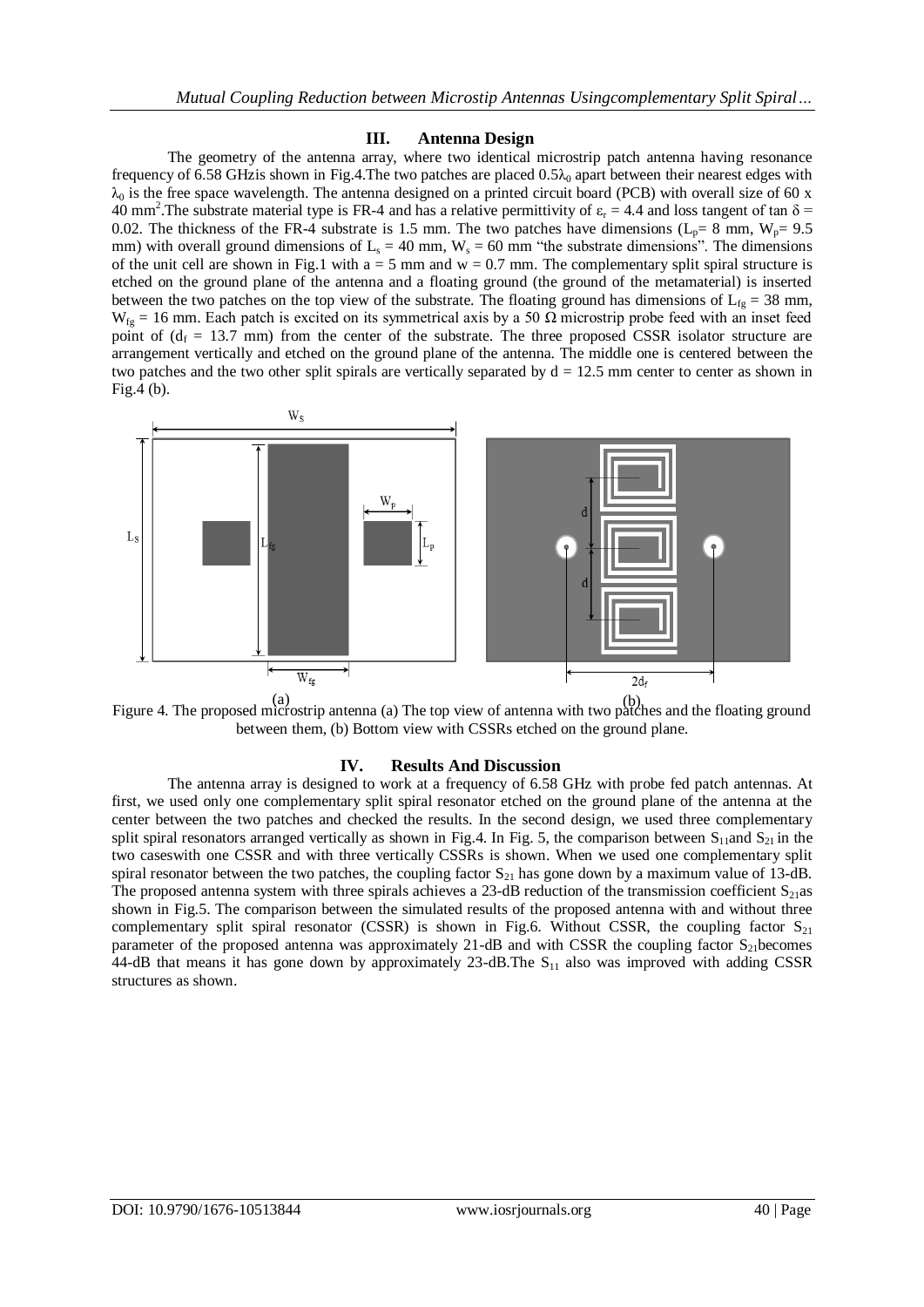



Figure 6.Comparison between the proposed antenna with three complementary split spiral resonator and without CSSRs.

A parametric study of all design dimensions is also carried out. Fig.7 shows the simulated S-parameters  $(S_{11}$  and  $S_{21})$  as a function of the distance between the CSSRs (d) from center to center. The distance between the CSSRs (d) varied from 12.25 to 12.75 mm with step 0.25 mm. Results show that with increasing the distance d, the coupling factor  $S_{21}$  has gone up by limitand the curve moves upward with respect to the return loss  $(S_{11})$ so we choose the distanced = 12.5 mm. Note that,when we study the variation of any dimension, we fixed all other dimensions. We study the effect of the dimension of the floating ground  $(L_{fg}$  and  $W_{fg}$ ) and other dimensions.

Fig. 8 shows that the metamaterials can enhance the gain of the proposed antenna also the presence of CSSRs in the ground plane makes the back lobe smaller.



Figure 7.Simulated S-parameters ( $S_{11}$  and  $S_{21}$ ) as a function of the distance between the CSSR.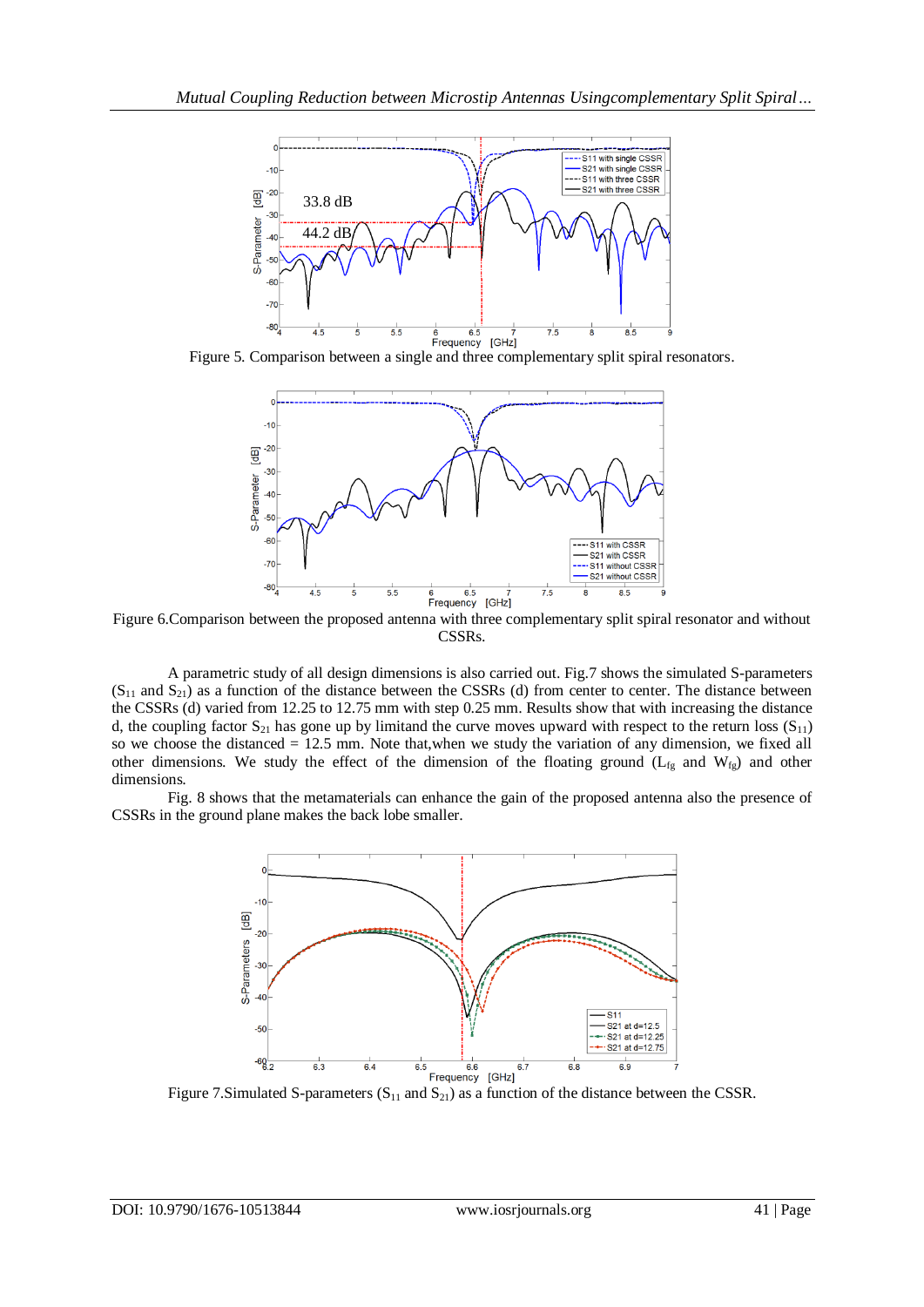

Figure 8. Simulation results for the far field gain patterns for the two patches with and without CSSRs resonators at 6.58 GHz.

## **V. Experimental Results**

Fig.9 showsthe photograph of the fabricated prototypelow profile antenna system (a)top view of the two patches without floatingground plane,(b)top view of the two patches with floatingground plane. Fig. 10 shows the bottom view of the antennasystems (a) with solid ground plane (without CSSRs structures), (b) with CSSRs etched on the ground plane of the antenna.





(a)<br>Figure 9. The photograph prototype of the top view,(a) withoutflaoting ground and (b) with floating ground.



 $(a)$  (b)

Figure 10.The photo of the bottom view,(a) with solid ground "without CSSRs" and (b) with CSSRs etched in the ground plane.

In Fig. 11, the comparison between the simulated results of the proposed antenna without three complementary split spiral resonator and measured results is shown. Fig. 12 shows the comparison between the simulated results of the proposed antenna with three complementary split spiral resonator and measured results.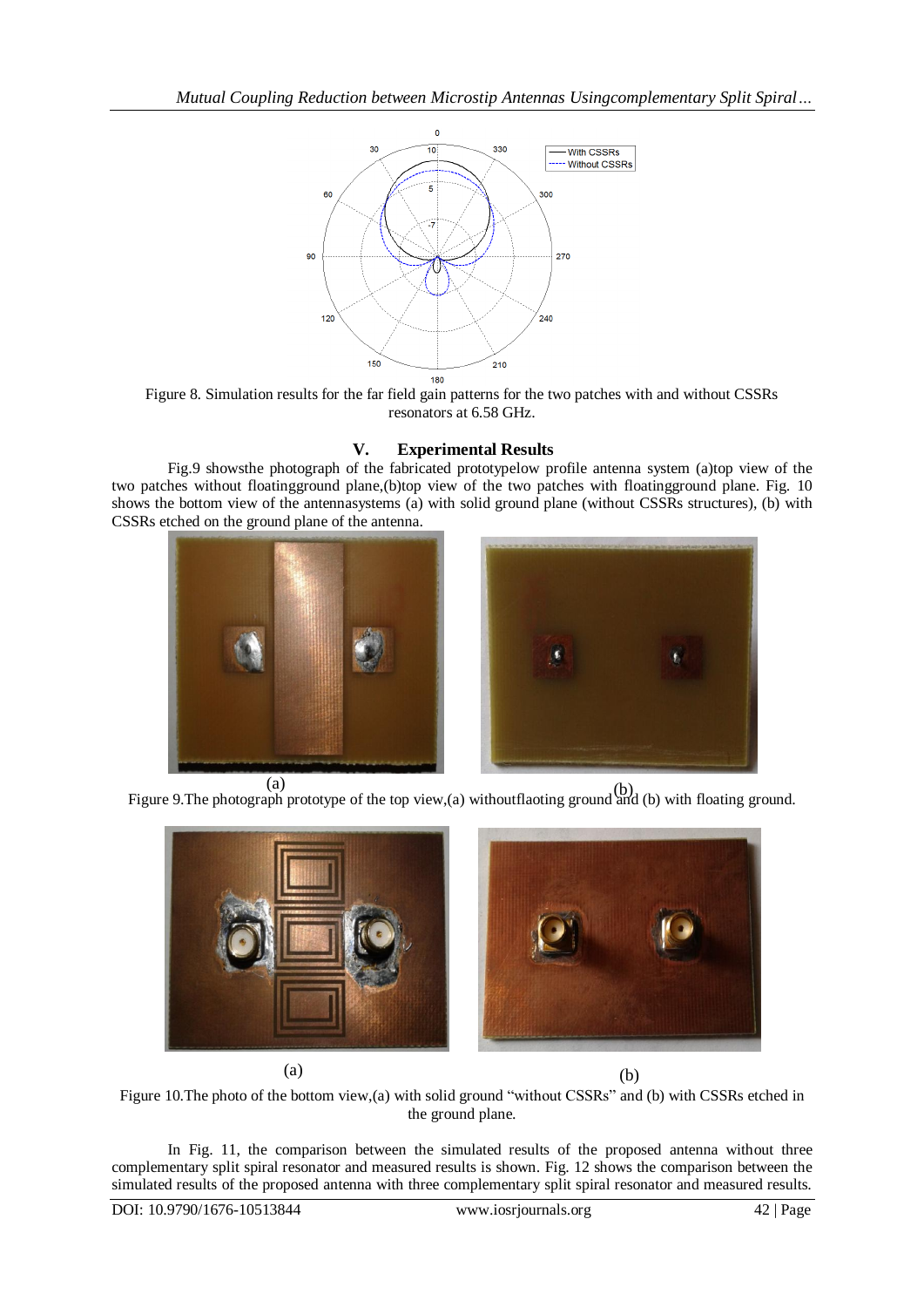Fig. 13 shows the measured results of the proposed antenna without the three complementary split spiral resonators(CSSRs). Fig. 14 shows the measured results of the proposed antenna with the three complementary split spiral resonators(CSSRs).



complementary split spiral resonators (CSSRs).



Figure 12.Comparison between the simulated and measured results of the proposed antenna with three complementary split spiral resonators (CSSRs).



Figure 13. The measured results of the proposed antenna without the three complementary split spiral resonators(CSSRs).